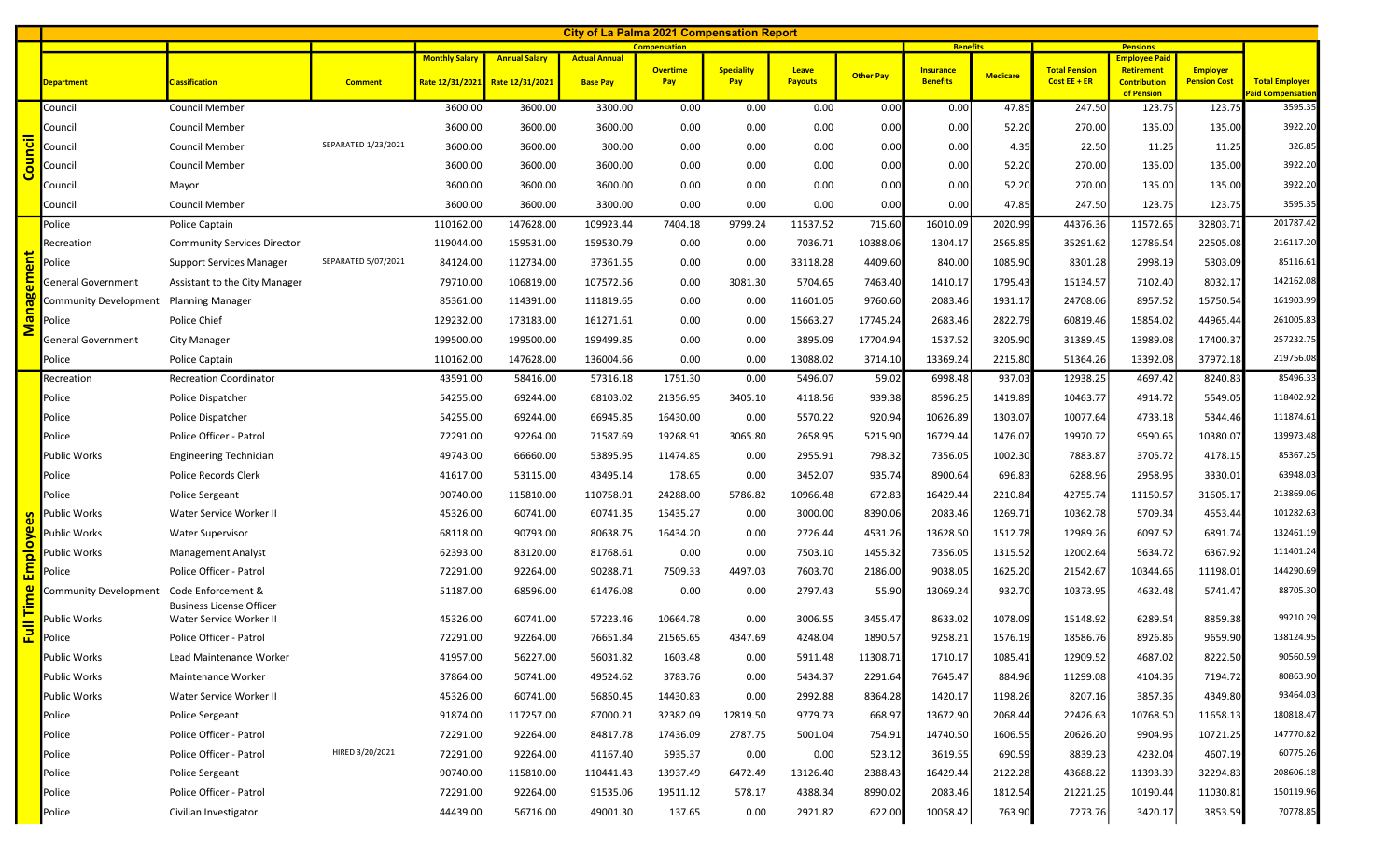|         | <b>City of La Palma 2021 Compensation Report</b><br><b>Pensions</b> |                                  |                      |          |                                                                                              |                 |                 |                   |                |                  |                  |                 |                      |                                           |                     |                                            |
|---------|---------------------------------------------------------------------|----------------------------------|----------------------|----------|----------------------------------------------------------------------------------------------|-----------------|-----------------|-------------------|----------------|------------------|------------------|-----------------|----------------------|-------------------------------------------|---------------------|--------------------------------------------|
|         |                                                                     |                                  |                      |          | <b>Compensation</b><br><b>Monthly Salary</b><br><b>Annual Salary</b><br><b>Actual Annual</b> |                 |                 |                   |                |                  |                  | <b>Benefits</b> |                      |                                           |                     |                                            |
|         |                                                                     |                                  |                      |          |                                                                                              |                 | <b>Overtime</b> | <b>Speciality</b> | Leave          | <b>Other Pay</b> | <b>Insurance</b> | <b>Medicare</b> | <b>Total Pension</b> | <b>Employee Paid</b><br><b>Retirement</b> | <b>Employer</b>     |                                            |
|         | Department                                                          | <b>Classification</b>            | <b>Comment</b>       |          | Rate 12/31/2021 Rate 12/31/2021                                                              | <b>Base Pay</b> | Pay             | Pay               | <b>Payouts</b> |                  | <b>Benefits</b>  |                 | Cost $EE + ER$       | <b>Contribution</b><br>of Pension         | <b>Pension Cost</b> | <b>Total Employer</b><br>Paid Compensation |
|         | Police                                                              | Administrative Secretary         |                      | 44767.00 | 59992.00                                                                                     | 59992.11        | 0.00            | 0.00              | 3000.00        | 6996.43          | 2998.86          | 1014.79         | 9456.20              | 4223.70                                   | 5232.50             | 83458.39                                   |
|         | Police                                                              | Police Dispatcher                |                      | 54255.00 | 69244.00                                                                                     | 64749.36        | 11791.43        | 1731.08           | 5102.61        | 891.81           | 13517.98         | 1221.86         | 16117.91             | 5848.31                                   | 10269.60            | 115124.04                                  |
|         | General Government                                                  | City Clerk/Executive Assistant   |                      | 62393.00 | 83120.00                                                                                     | 73044.15        | 0.00            | 0.00              | 6928.41        | 863.38           | 6998.48          | 1172.06         | 16815.08             | 6100.52                                   | 10714.56            | 105821.56                                  |
|         | Police                                                              | Police Officer - Patrol          |                      | 72291.00 | 92264.00                                                                                     | 80480.23        | 20668.74        | 4505.04           | 10295.17       | 5641.67          | 4258.41          | 1763.07         | 19199.45             | 9220.56                                   | 9978.89             | 146811.78                                  |
|         | Police                                                              | Police Sergeant                  |                      | 90740.00 | 115810.00                                                                                    | 112802.51       | 16005.60        | 5638.49           | 10480.30       | 9051.82          | 1275.61          | 2232.69         | 42338.88             | 11041.83                                  | 31297.05            | 199825.90                                  |
|         | Police                                                              | Police Officer - Patrol          |                      | 72291.00 | 92264.00                                                                                     | 91640.82        | 16639.23        | 11813.69          | 9240.96        | 939.38           | 8851.24          | 1888.94         | 22037.92             | 10582.11                                  | 11455.81            | 163052.18                                  |
|         | Police                                                              | Police Officer - Patrol          | SEPARATED 10/16/2021 | 72291.00 | 92264.00                                                                                     | 53943.07        | 3677.95         | 3448.07           | 5596.20        | 1728.70          | 13053.99         | 991.71          | 14417.04             | 6925.89                                   | 7491.15             | 96856.73                                   |
|         | Police                                                              | Police Officer - Patrol          |                      | 72291.00 | 92264.00                                                                                     | 84786.88        | 5318.81         | 9738.95           | 4216.13        | 733.39           | 16204.39         | 1519.50         | 22771.67             | 10934.01                                  | 11837.66            | 145289.72                                  |
|         | Finance                                                             | <b>Account Clerk</b>             |                      | 39218.00 | 52556.00                                                                                     | 52556.02        | 0.00            | 0.00              | 6218.26        | 6918.06          | 1756.37          | 952.58          | 11642.76             | 4228.64                                   | 7414.12             | 80044.05                                   |
|         | Public Works                                                        | <b>Maintenance Supervisor</b>    |                      | 68118.00 | 90793.00                                                                                     | 87139.09        | 13053.16        | 0.00              | 4643.21        | 3144.00          | 7656.05          | 1565.67         | 20153.25             | 7308.34                                   | 12844.91            | 137354.43                                  |
|         | Recreation                                                          | Senior Office Assistant          |                      | 37453.00 | 50191.00                                                                                     | 49069.13        | 0.00            | 0.00              | 4919.55        | 252.20           | 7656.05          | 786.40          | 11119.89             | 4039.36                                   | 7080.53             | 73803.22                                   |
|         | Police                                                              | Police Dispatcher                |                      | 54255.00 | 69244.00                                                                                     | 63332.14        | 21281.12        | 3164.44           | 4008.76        | 933.62           | 8654.49          | 1344.47         | 9765.57              | 4587.34                                   | 5178.23             | 112484.61                                  |
|         | Finance                                                             | <b>Accounting Supervisor</b>     | SEPARATED 6/05/2021  | 68828.00 | 91744.00                                                                                     | 38300.72        | 0.00            | 0.00              | 14852.01       | 495.38           | 5331.48          | 777.85          | 9017.27              | 3257.49                                   | 5759.78             | 68774.71                                   |
|         | Police                                                              | Police Sergeant                  |                      | 90740.00 | 115810.00                                                                                    | 106661.76       | 20168.44        | 3123.63           | 2963.11        | 901.42           | 10545.01         | 1940.37         | 26114.02             | 7897.93                                   | 18216.09            | 172417.76                                  |
|         | Public Works                                                        | <b>Administrative Secretary</b>  |                      | 44767.00 | 59992.00                                                                                     | 53123.17        | 0.00            | 0.00              | 2995.83        | 60.06            | 2083.46          | 814.63          | 7678.20              | 3609.71                                   | 4068.49             | 66755.35                                   |
|         | Recreation                                                          | <b>Recreation Coordinator</b>    |                      | 43591.00 | 58416.00                                                                                     | 46936.51        | 909.38          | 0.00              | 4121.49        | 34.58            | 10488.07         | 754.06          | 7042.81              | 3311.88                                   | 3730.93             | 70286.90                                   |
|         | Finance                                                             | <b>Accounting Technician</b>     |                      | 49002.00 | 65668.00                                                                                     | 63176.23        | 0.00            | 0.00              | 2886.18        | 6609.30          | 2083.46          | 1053.72         | 11395.28             | 5667.74                                   | 5727.54             | 87204.17                                   |
|         | Police                                                              | Police Officer - Patrol          |                      | 72291.00 | 92264.00                                                                                     | 77758.80        | 18058.12        | 488.29            | 4081.87        | 3305.52          | 13248.01         | 1503.54         | 19266.12             | 9252.62                                   | 10013.50            | 137710.27                                  |
|         | Police                                                              | Police Officer - Patrol          |                      | 71399.00 | 91125.00                                                                                     | 86215.68        | 6696.48         | 4839.29           | 8542.77        | 9057.58          | 1549.20          | 1672.63         | 19348.82             | 9292.37                                   | 10056.45            | 137922.45                                  |
|         | Administration                                                      | Human Resources Specialist       |                      | 50229.00 | 67312.00                                                                                     | 67311.76        | 204.39          | 0.00              | 10153.60       | 6869.96          | 472.78           | 1225.83         | 14904.76             | 5409.04                                   | 9495.72             | 101143.08                                  |
|         | Police                                                              | Police Officer - Patrol          |                      | 72291.00 | 92264.00                                                                                     | 91634.10        | 22629.78        | 2688.95           | 5273.34        | 944.08           | 6367.37          | 1785.98         | 21217.42             | 10188.65                                  | 11028.7             | 152541.02                                  |
|         | Recreation                                                          | Senior Recreation Leader         |                      | 35880.00 | 40705.00                                                                                     | 14543.79        | 0.00            | 0.00              | 0.00           | 0.00             | 0.00             | 210.89          | 1090.80              | 545.40                                    | 545.40              | 15845.48                                   |
|         | Recreation                                                          | Senior Recreation Leader         | SEPARATED 8/14/2021  | 35880.00 | 40705.00                                                                                     | 10685.38        | 0.00            | 0.00              | 0.00           | 0.00             | 0.00             | 154.94          | 1560.32              | 737.08                                    | 823.24              | 12400.64                                   |
|         | Recreation                                                          | Senior Recreation Leader         | SEPARATED 8/07/2021  | 35880.00 | 40705.00                                                                                     | 11590.39        | 0.00            | 0.00              | 0.00           | 0.00             | 0.00             | 168.07          | 869.26               | 434.63                                    | 434.63              | 12627.72                                   |
|         | Recreation                                                          | Senior Recreation Leader         | HIRED 10/13/2021     | 35880.00 | 40705.00                                                                                     | 2869.83         | 0.00            | 0.00              | 0.00           | 0.00             | 0.00             | 41.61           | 215.22               | 107.61                                    | 107.61              | 3126.66                                    |
|         | Recreation                                                          | Senior Recreation Leader         | HIRED 5/08/2021      | 35880.00 | 40705.00                                                                                     | 7069.78         | 0.00            | 0.00              | 0.00           | 0.00             | 0.00             | 102.51          | 530.24               | 265.12                                    | 265.12              | 7702.53                                    |
|         | Recreation                                                          | Senior Recreation Leader         |                      | 35880.00 | 40705.00                                                                                     | 5812.29         | 0.00            | 0.00              | 0.00           | 0.00             | 0.00             | 84.36           | 436.02               | 218.01                                    | 218.01              | 6332.67                                    |
|         | Recreation                                                          | Senior Recreation Leader         | SEPARATED 8/07/2021  | 35880.00 | 40705.00                                                                                     | 5924.92         | 0.00            | 0.00              | 0.00           | 0.00             | 0.00             | 85.91           | 444.36               | 222.18                                    | 222.18              | 6455.19                                    |
| Ξ.<br>ш | Police                                                              | Police Services Aide             |                      | 29120.00 | 29120.00                                                                                     | 8736.00         | 0.00            | 0.00              | 0.00           | 0.00             | 0.00             | 126.68          | 655.28               | 327.64                                    | 327.64              | 9517.96                                    |
|         | Recreation                                                          | Senior Recreation Leader         |                      | 35880.00 | 40705.00                                                                                     | 16629.70        | 0.00            | 0.00              | 0.00           | 0.00             | 0.00             | 241.13          | 1247.20              | 623.60                                    | 623.60              | 18118.03                                   |
|         | Recreation                                                          | Senior Recreation Leader         |                      | 35880.00 | 40705.00                                                                                     | 14048.99        | 0.00            | 0.00              | 0.00           | 0.00             | 0.00             | 203.70          | 1053.68              | 526.84                                    | 526.84              | 15306.37                                   |
|         | Recreation                                                          | Senior Recreation Leader         | HIRED 5/08/2021      | 35880.00 | 40705.00                                                                                     | 7573.03         | 0.00            | 0.00              | 0.00           | 0.00             | 0.00             | 109.81          | 568.02               | 284.01                                    | 284.01              | 8250.86                                    |
|         | Police                                                              | Per Diem Dispatcher              | SEPARATED 10/28/2021 | 55390.00 | 55390.00                                                                                     | 380.81          | 0.00            | 0.00              | 0.00           | 0.00             | 0.00             | 5.52            | 28.56                | 14.28                                     | 14.28               | 414.89                                     |
|         | Police                                                              | <b>Community Liaison Officer</b> |                      | 43451.00 | 55451.00                                                                                     | 22514.43        | 0.00            | 0.00              | 0.00           | 0.00             | 0.00             | 326.44          | 1688.52              | 844.26                                    | 844.26              | 24529.39                                   |
|         | Recreation                                                          | Senior Recreation Leader         | HIRED 5/08/2021      | 35880.00 | 40705.00                                                                                     | 9347.21         | 0.00            | 0.00              | 0.00           | 0.00             | 0.00             | 135.54          | 701.04               | 350.52                                    | 350.52              | 10183.79                                   |
|         | Recreation                                                          | Senior Recreation Leader         | SEPARATED 3/01/2021  | 35880.00 | 40705.00                                                                                     | 2015.74         | 0.00            | 0.00              | 0.00           | 0.00             | 0.00             | 29.23           | 151.18               | 75.59                                     | 75.59               | 2196.15                                    |
|         | Police                                                              | Reserve Police Officer           |                      | 36650.00 | 36650.00                                                                                     | 10237.22        | 0.00            | 0.00              | 0.00           | 300.04           | 0.00             | 152.79          | 767.78               | 383.89                                    | 383.89              | 11457.83                                   |